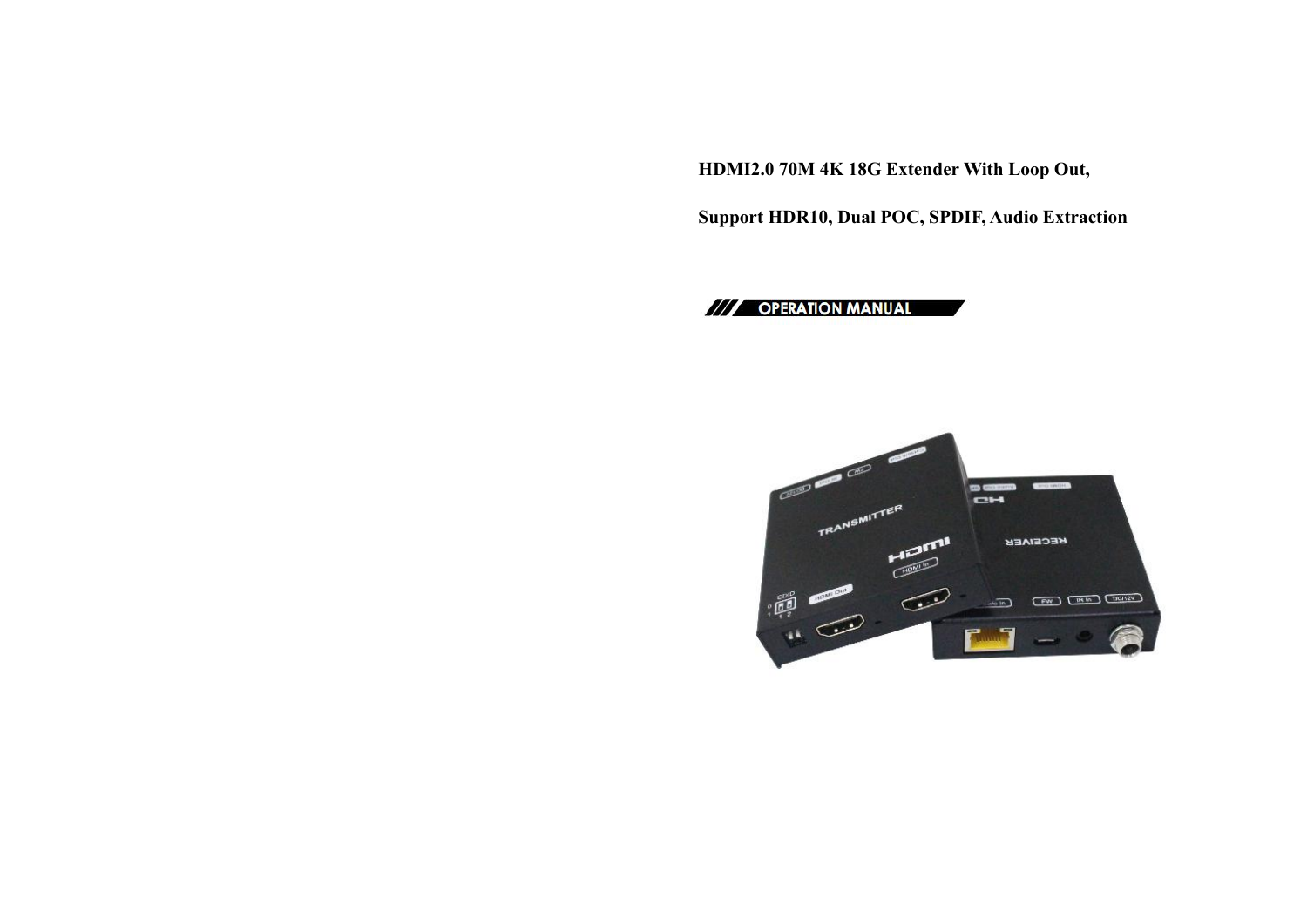# **Dear Customer**

Thank you for purchasing this product. For optimum performance and safety, please read these instructions carefully before connecting, operating or adjusting this product. Please keep this manual for future reference.

#### **Notice**

The information in this document is subject to change without notice. Every effort has been made in the preparation of this document to ensure accuracy of the contents, but all statements, information, and recommendations in this document do not constitute the warranty of any kind, express or implied.

#### **Features**

- HDMI2.0 Extender, Bandwidth 18Gbps, HDR10, Dual POC,HDCP2.2/1.4 Compliant
- Transmit up to 70m under 4K@60Hz YUV4:4:4, 90m under 4K@30Hz/1080P over single Cat5e/6 cable
- $1x$  HDMI loop out on transmitter
- Support EDID management
- Support wide band IR Pass through
- HDMI audio sampling rate up to 192KHz, max LPCM 7.1 channel
- Support S/PDIF and PCM2.0 analog audio extraction
- Support Dolby True HD, PCM and DTS-HD master audio
- Support Micro USB port to upgrade new firmware

#### **MAIL-IN SERVICE**

When shipping the unit carefully pack and send it prepaid, adequately insured and preferably in the original carton. Include a letter detailing the complaint and provide a day time phone and/or email address where you can be reached.

#### **LIMITED WARRANTY LIMITS AND EXCLUSIONS**

1) This Limited Warranty ONLY COVERS failures due to defects in materials or workmanship, and DOES NOT COVER normal wear and tear or cosmetic damage. The Limited Warranty ALSO DOES NOT COVER damages which occurred in shipment, or failures which are caused by products not supplied by warrantor, or failures which result from accidents, misuse, abuse, neglect, mishandling, misapplication, alteration, faulty installation, set-up adjustments, misadjustment of consumer controls, improper maintenance, power line surge, lightning damage, modification, or service by anyone other than a Factory Service center or other Authorized Servicer, or damage that is attributable to acts of God. 2) THERE ARE NO EXPRESS WARRANTIES EXCEPT AS LISTED UNDER "LIMITED WARRANTY COVERAGE". THE WARRANTOR IS NOT LIABLE FOR INCIDENTAL OR CONSEQUENTIAL DAMAGES RESULTING FROM THE USE OF THIS PRODUCT, OR ARISING OUT OF ANY BREACH OF THIS WARRNTY. (As examples, this excludes damages for lost time, cost of having someone remove or re-install an installed unit if applicable, travel to and from the service, loss of or damage to media or images, data or other recorded content. The items listed are not exclusive, but are for illustration only.) 3) PARTS AND SERVICE, WHICH ARE NOT COVERED BY THIS LIMITED WARRANTY, ARE YOUR RESPONSIBILITY.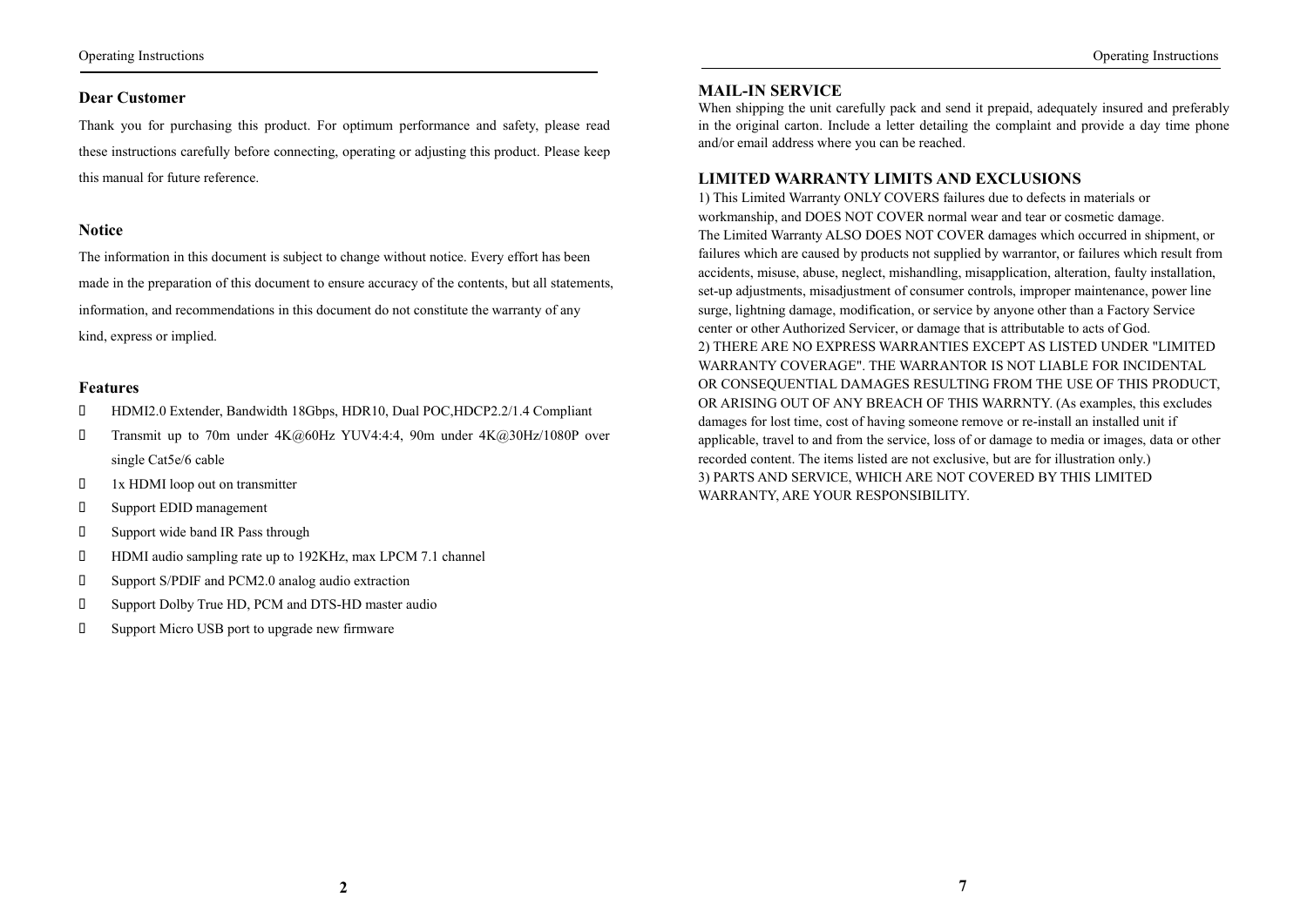# **MAINTENANCE**

Clean this unit with a soft, dry cloth. Never use alcohol, paint thinner of benzine to clean this unit.

## **PRODUCT SERVICE**

#### **1) Damage requiring service:**

The unit should be serviced by qualified service personnel if:

- (a) The DC power supply cord or AC adaptor has been damaged;
- (b) Objects or liquids have gotten into the unit;
- (c) The unit has been exposed to rain;
- (d) The unit does not operate normally or exhibits a marked change in performance;
- (e) The unit has been dropped or the cabinet damaged.

2) **Servicing Personnel:** Do not attempt to service the unit beyond that described in these operating instructions. Refer all other servicing to authorized servicing personnel.

3) **Replacement parts:** When parts need replacing ensure the servicer uses parts specified by the manufacturer or parts that have the same characteristics as the original parts. Unauthorized substitutes may result in fire, electric shock, or other hazards. **4) Safety check:** After repairs or service, ask the servicer to perform safety checks to confirm that the unit is in proper working condition.

# **WARRANTY**

If your product does not work properly because of a defect in materials or workmanship, our Company (referred to as "the warrantor" ) will, for the length of the period indicated as below, **(Parts(2)Year, Labor(90) Days)** which starts with the date of original purchase ("Limited Warranty period"), at its option either(a) repair your product with new or refurbished parts, or (b) replace it with a new of a refurbished product. The decision to repair or replace will be made by the warrantor.

During the "Labor" Limited Warranty period there will be no charge for labor.

During the "Parts" warranty period, there will be no charge for parts. You must mail-in your product during the warranty period. This Limited Warranty is extended only to the original purchaser and only covers product purchased as new. A purchase receipt or other proof of original purchase date is required for Limited Warranty service.

# **SPECIFICATIONS**

| Operating Temperature Range       | $-5$ to $+40^{\circ}$ C(+23 to $+104^{\circ}$ F)                                   |  |
|-----------------------------------|------------------------------------------------------------------------------------|--|
| Operating Humidity Range          | 5 to 90%RH (No Condensation)                                                       |  |
|                                   | HDMI Receptacle x 2 (1xHDMI input, 1xHDMI loop output)                             |  |
| Connectors on Transmitter         | Power DC Receptacle x 1                                                            |  |
|                                   | IR Receptacle $x$ 1(for IR TX)                                                     |  |
|                                   | HDMI Receptacle x 1                                                                |  |
| Connectors on Receiver            | IR Receptacle x 1(for RX cable)                                                    |  |
| Resolution outputs                | 4k@60hzYUV4:4:4/4k@30HZ/1080p/1080i/720p/576p/480p                                 |  |
| Audio format supported            | DTS-HD Master Audio, Dolby True HD, LPCM7.1, PCM etc.                              |  |
| Output Video Signal               | HDMI                                                                               |  |
| Dimension $(L \times W \times H)$ | $TX: L75.8mm \times W72.2mm \times H18mm; RX: L75.8mm \times W72.2mm \times H18mm$ |  |
| Power supply                      | DC 12V1A Power supply                                                              |  |
| Power consumption                 | 3.8W(MAX)                                                                          |  |
| Transmission Distance             | $\left( 1\right)$<br>up to 70m under $4K@60Hz$ YUV4:4:4, 90m under $4K@30Hz/1080P$ |  |
| Net Weight                        | TX: 305g; RX:305g                                                                  |  |

**Note 1 :**Under perfect transmission conditions including straight cable runs with no electrical interference, bends, kinks, patch panels or wall outlets.

#### **Package Contents**

- 1xHDMI Transmitter
- 1xHDMI Receiver
- 1 x IR TX Emitter
- 1x IR RX Receiver
- 1x12V DC Adapter
- 1xUser Manual
- 4x Mounting Ears